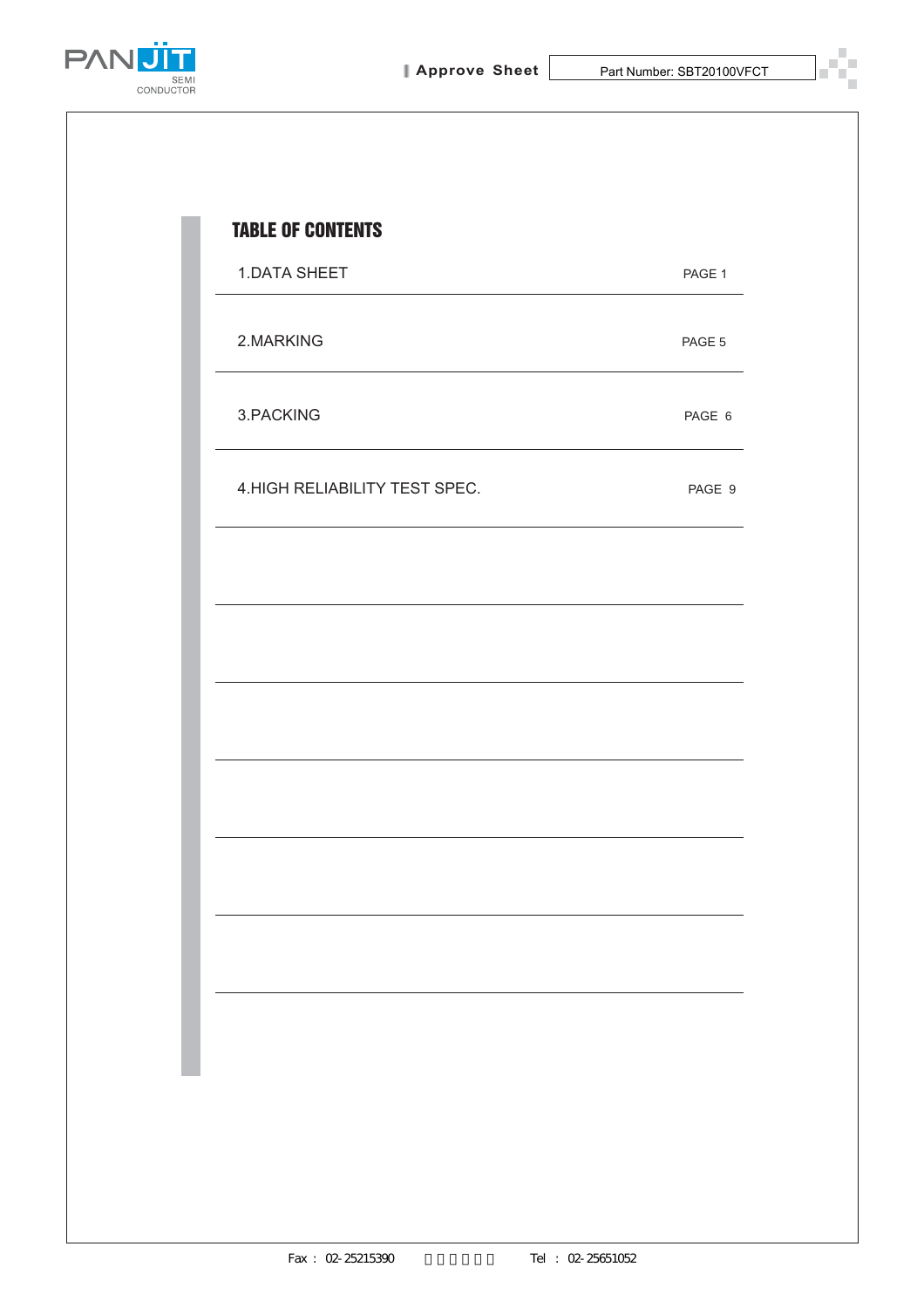

 $AC$   $\rightarrow$ 

## **SBT20100VFCT**



#### **MAXIMUM RATINGS(TA=25°C unless otherwise noted)**

| <b>PARAMETER</b>                                                                       |                         | <b>SYMBOL</b>        | VALUE           | <b>UNIT</b>    |
|----------------------------------------------------------------------------------------|-------------------------|----------------------|-----------------|----------------|
| Maximum repetitive peak reverse voltage                                                |                         | <b>VRRM</b>          | 100             | V              |
| Maximum rms voltage                                                                    |                         | <b>VRMS</b>          | 70              | V              |
| Maximum dc blocking voltage                                                            |                         | <b>V<sub>R</sub></b> | 100             | V              |
| Maximum average forward rectified current                                              | per device<br>per diode | F(AV)                | 20<br>10        | A              |
| Peak forward surge current : 8.3ms single half<br>sine-wave superimposed on rated load | per diode               | <b>IFSM</b>          | 150             | A              |
| Typical junction capacitance (VR=4V, f=1MHz)                                           |                         | $C_J$                | 620             | pF             |
| Typical thermal resistance per diode                                                   | (Note 1)                | Rejc                 | 15              | $\rm ^{O}C$ /W |
| Operating junction temperature range                                                   |                         | TJ                   | $-55$ to $+150$ | °C             |
| Storage temperature range                                                              |                         | <b>T</b> stg         | $-55$ to $+150$ | °C             |

Note : 1. Mounted on infinite heatsink.

APPROVE SHEET ISSUE DATE :9/2/2015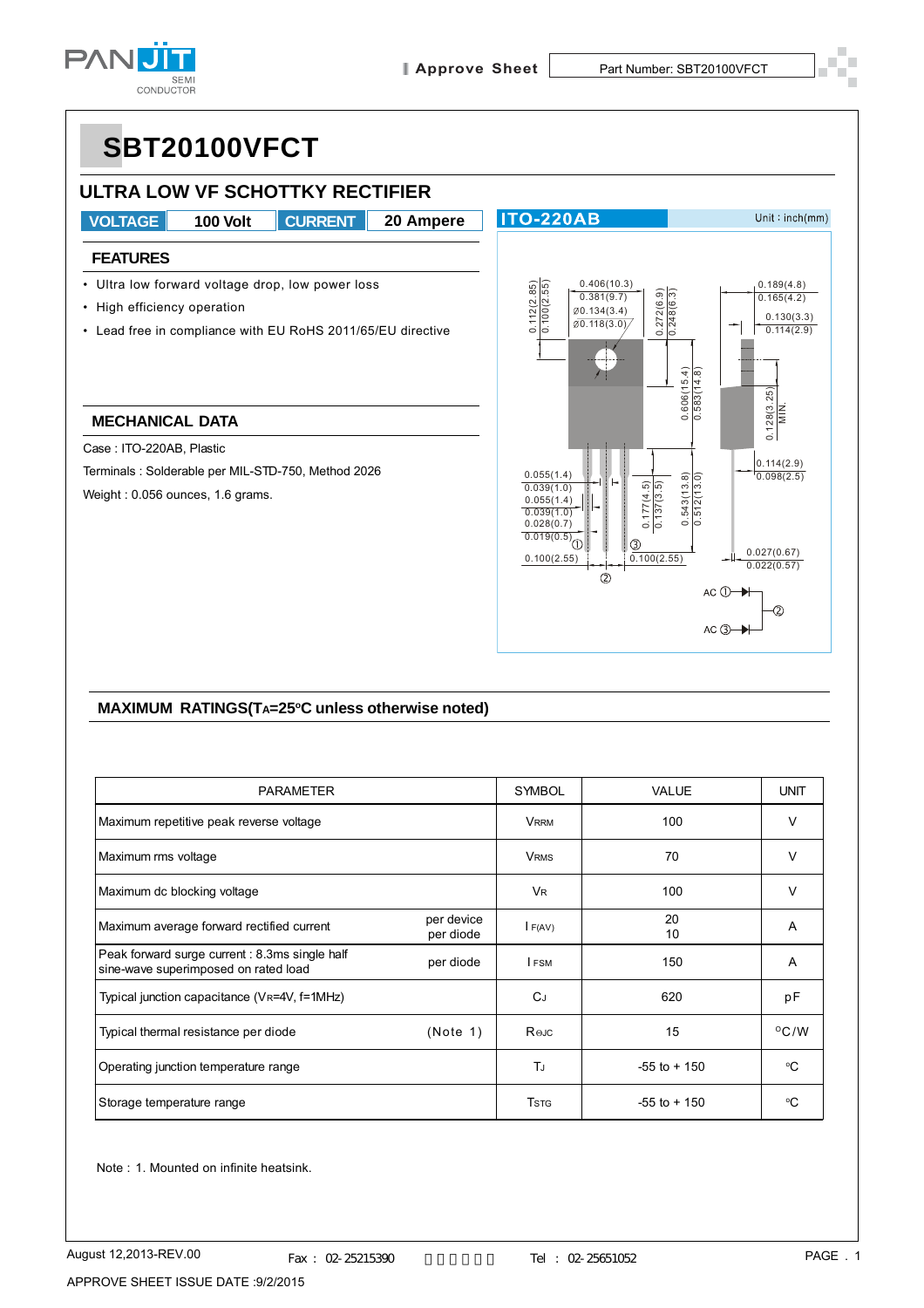

# **SBT20100VFCT**

#### ELECTRICAL CHARACTERISTICS(TA=25°C unless otherwise noted)

| <b>PARAMETER</b>                           | <b>SYMBOL</b> |                                               | <b>TEST CONDITIONS</b>          | MIN.                                                 | TYP.                        | MAX.                           | <b>UNIT</b> |
|--------------------------------------------|---------------|-----------------------------------------------|---------------------------------|------------------------------------------------------|-----------------------------|--------------------------------|-------------|
| Breakdown voltage per diode                | <b>VBR</b>    | $IR=0.5mA$                                    |                                 | 100                                                  |                             | $\overline{\phantom{a}}$       | $\vee$      |
| Instantaneous forward voltage per<br>diode | <b>VF</b>     | $I = 3A$<br>$I = 5A$<br>$I = 10A$<br>$I = 3A$ | $T_J = 25^{\circ}C$             | $\overline{\phantom{0}}$<br>$\overline{\phantom{0}}$ | 0.47<br>0.53<br>0.66<br>0.4 | 0.71                           | $\vee$      |
|                                            |               | l F=5A<br>$I = 10A$                           | $T_J = 125$ °C                  | $\overline{a}$                                       | 0.49<br>0.61                | $\overline{\phantom{a}}$       | $\vee$      |
|                                            | l R           | $V_R = 70V$                                   |                                 |                                                      | 5                           | $\overline{\phantom{0}}$       | μA          |
| Reverse current per diode                  |               | <b>V<sub>R</sub>=100V</b>                     | $T_J = 25^{\circ}C$<br>TJ=125°C | ۰<br>$\overline{\phantom{a}}$                        | 7.2                         | 80<br>$\overline{\phantom{a}}$ | μA<br>mA    |



APPROVE SHEET ISSUE DATE :9/2/2015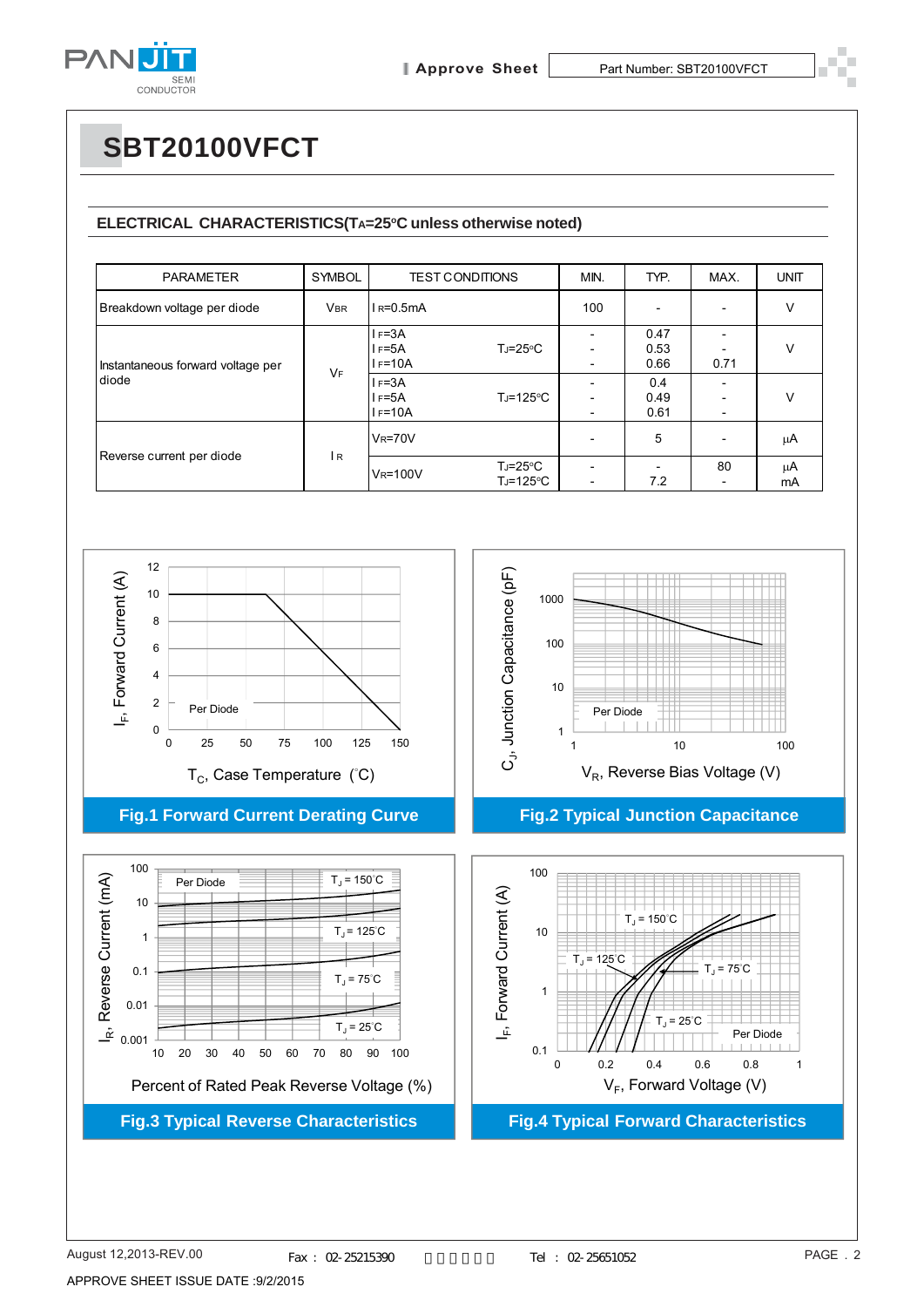



## **SBT20100VFCT**

### **Part No\_packing code\_Version**

SBT20100VFCT\_T0\_00001 SBT20100VFCT\_T0\_10001

### **For example :**

**RB500V-40\_R2\_00001**

**Part No.**

n. **Serial number**

**Version code means HF**

- **Packing size code means 13"**
- **Packing type means T/R**

|                                                | <b>Version Code XXXXX</b> |                                            |              |                                                      |          |                                       |
|------------------------------------------------|---------------------------|--------------------------------------------|--------------|------------------------------------------------------|----------|---------------------------------------|
| <b>Packing type</b>                            | 1 <sup>st</sup> Code      | <b>Packing size code</b>                   |              | 2 <sup>nd</sup> Code HF or RoHS 1 <sup>st</sup> Code |          | 2 <sup>nd</sup> ~5 <sup>th</sup> Code |
| <b>Tape and Ammunition Box</b><br>(T/B)        | A                         | N/A                                        | $\bf{0}$     | <b>HF</b>                                            | $\bf{0}$ | serial number                         |
| <b>Tape and Reel</b><br>(T/R)                  | R                         | 7"                                         | 1            | <b>RoHS</b>                                          | 1        | serial number                         |
| <b>Bulk Packing</b><br>(B/P)                   | В                         | 13"                                        | $\mathbf{2}$ |                                                      |          |                                       |
| <b>Tube Packing</b><br>(T/P)                   |                           | 26mm                                       | X            |                                                      |          |                                       |
| <b>Tape and Reel (Right Oriented)</b><br>(TRR) | S                         | 52 <sub>mm</sub>                           | Υ            |                                                      |          |                                       |
| <b>Tape and Reel (Left Oriented)</b><br>(TRL)  |                           | <b>PANASERT T/B CATHODE UP</b><br>(PBCU)   | U            |                                                      |          |                                       |
| <b>FORMING</b>                                 | F                         | <b>PANASERT T/B CATHODE DOWN</b><br>(PBCD) | Ð            |                                                      |          |                                       |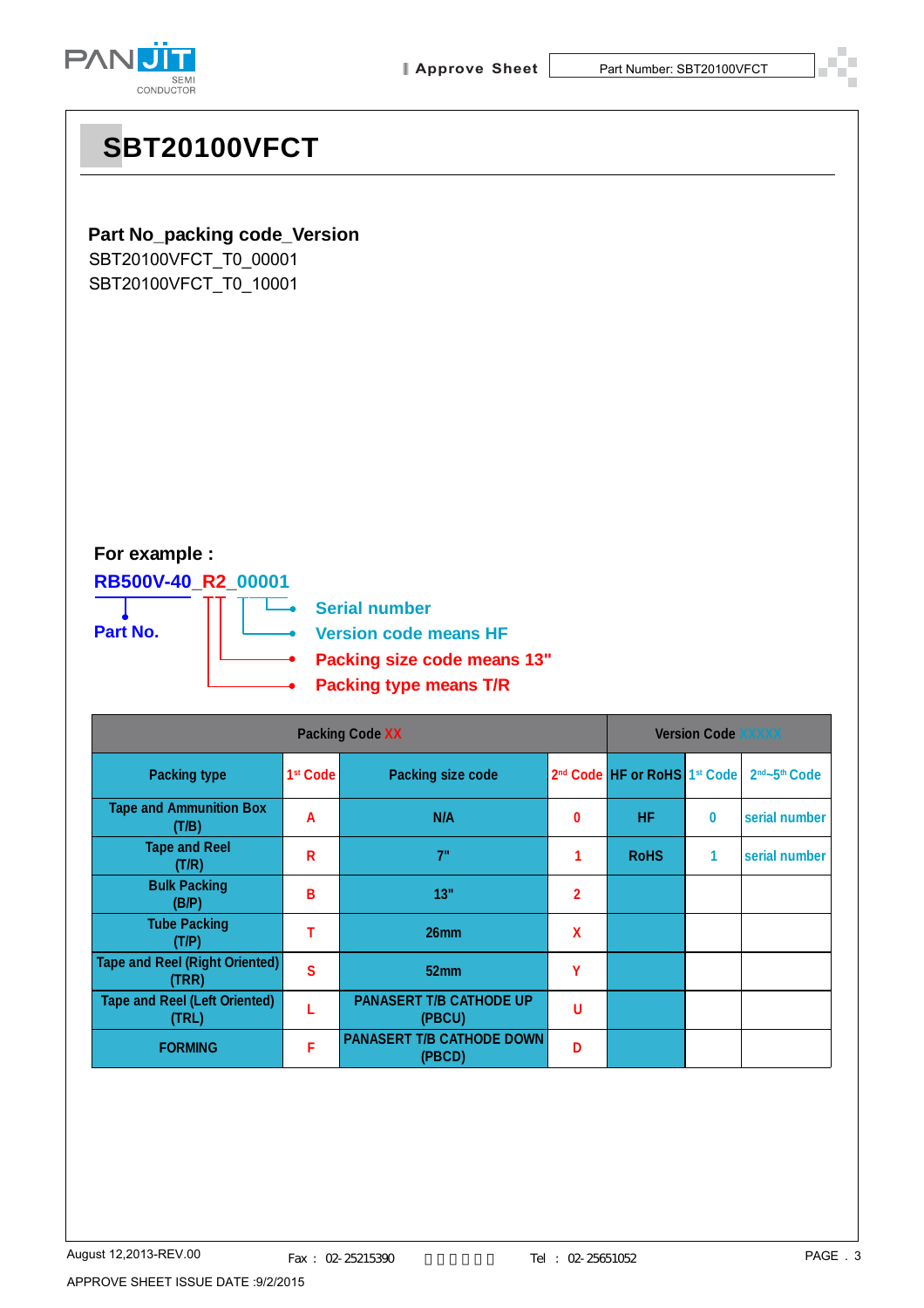

# **SBT20100VFCT**

## **Disclaimer**

- Reproducing and modifying information of the document is prohibited without permission from Panjit International Inc..
- Panjit International Inc. reserves the rights to make changes of the content herein the document anytime without notification. Please refer to our website for the latest document.
- Panjit International Inc. disclaims any and all liability arising out of the application or use of any product including damages incidentally and consequentially occurred.
- Panjit International Inc. does not assume any and all implied warranties, including warranties of fitness for particular purpose, non-infringement and merchantability.
- Applications shown on the herein document are examples of standard use and operation. Customers are responsible in comprehending the suitable use in particular applications. Panjit International Inc. makes no representation or warranty that such applications will be suitable for the specified use without further testing or modification.
- The products shown herein are not designed and authorized for equipments requiring high level of reliability or relating to human life and for any applications concerning life-saving or life-sustaining, such as medical instruments, transportation equipment, aerospace machinery et cetera. Customers using or selling these products for use in such applications do so at their own risk and agree to fully indemnify Panjit International Inc. for any damages resulting from such improper use or sale.
- Since Panjit uses lot number as the tracking base, please provide the lot number for tracking when complaining.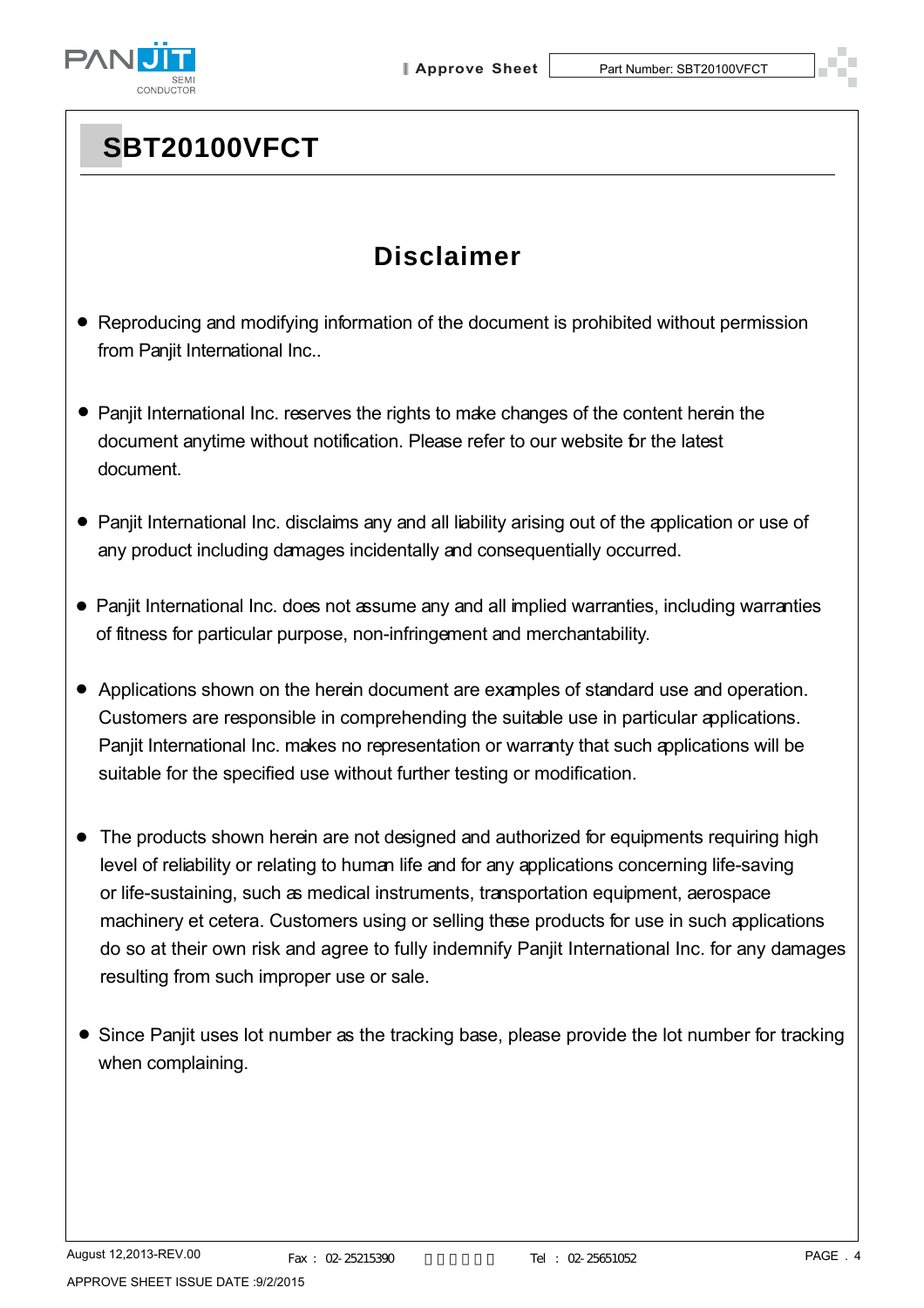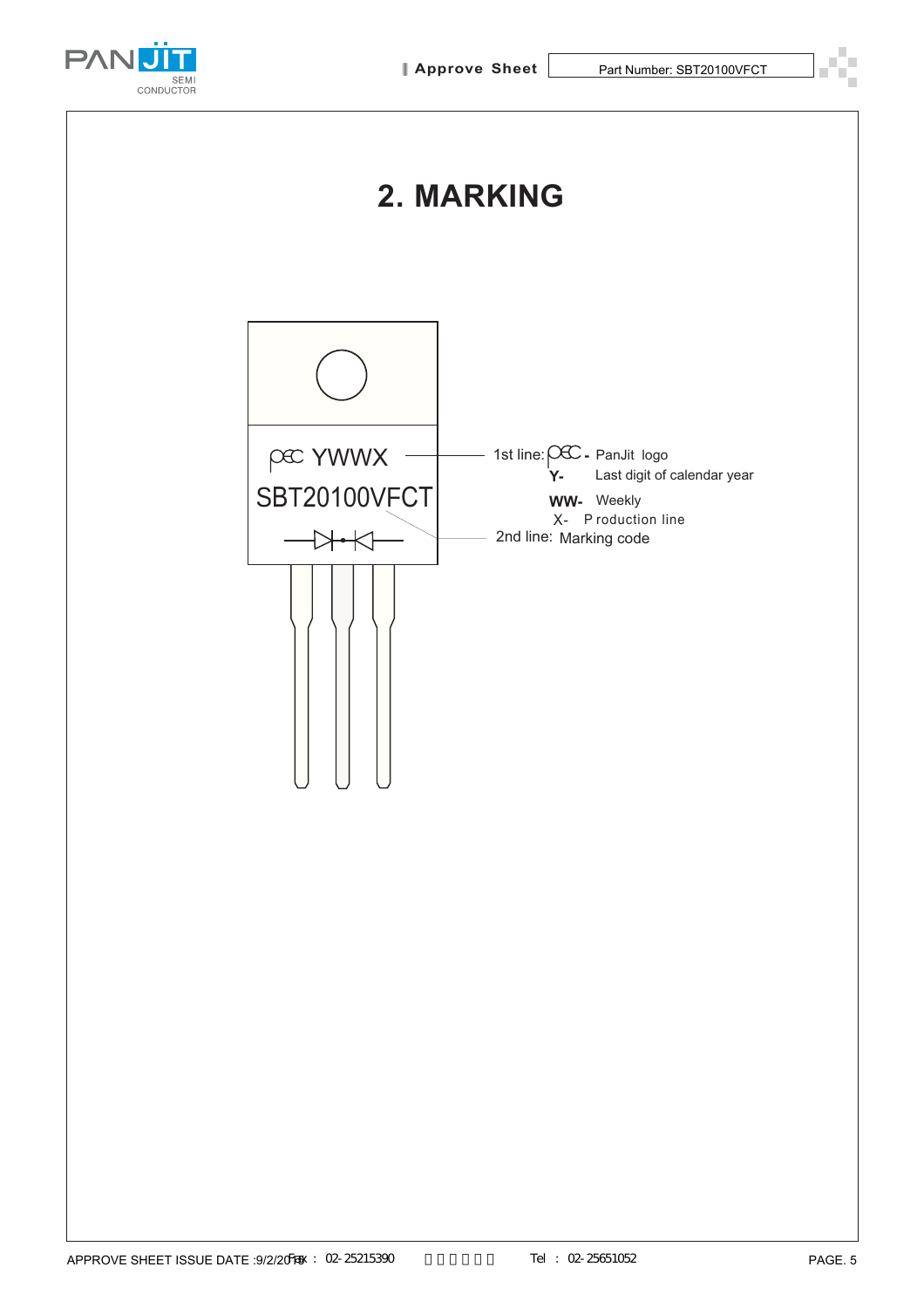



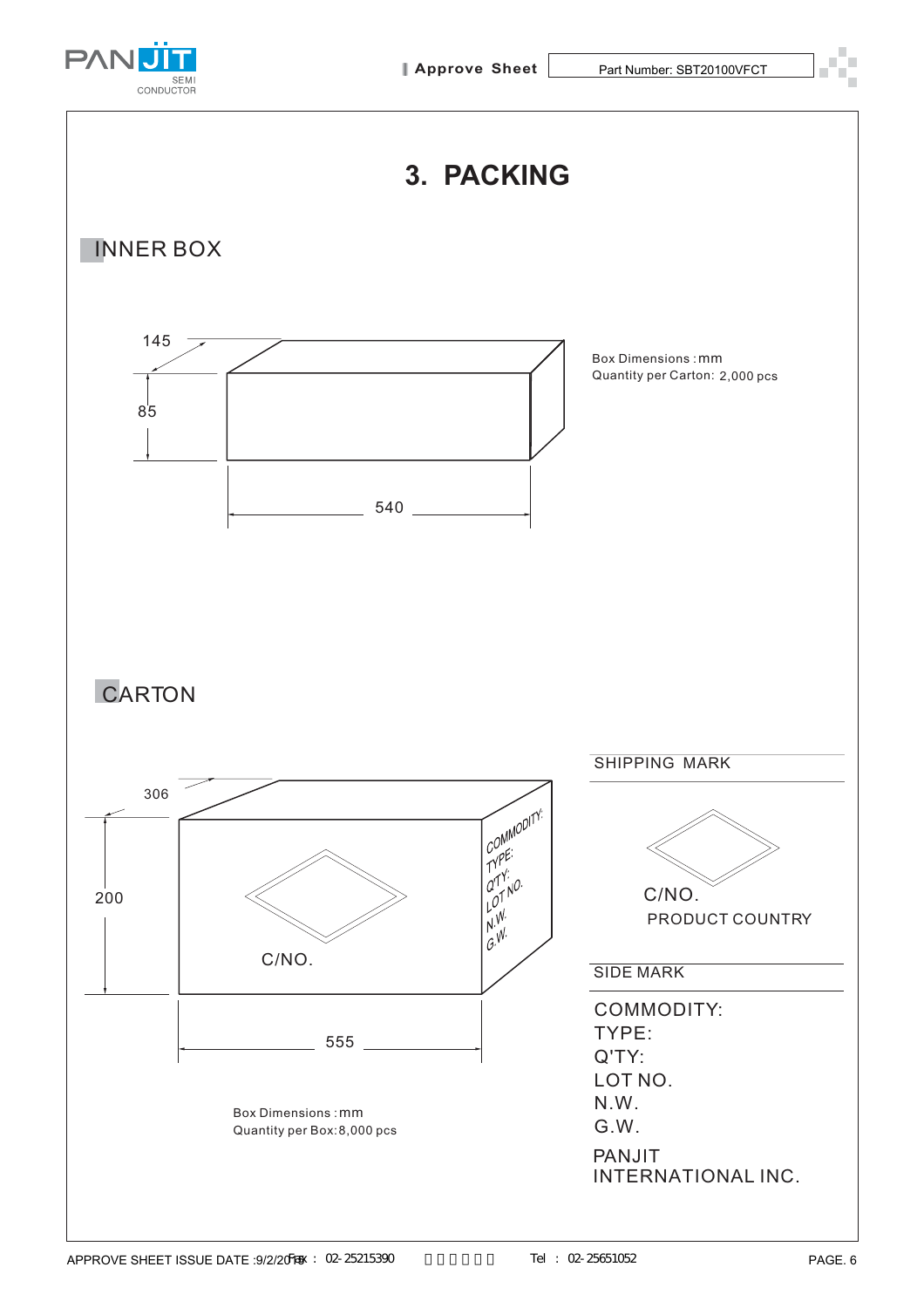

### Packing Specifications

| Package          | Reel<br>Size         | Reel            | Component<br>Space               | Tape<br>Space       | Reel<br>Dia | <b>Carton Size</b>                 | Carton             | Approx.<br>Gross Weight |
|------------------|----------------------|-----------------|----------------------------------|---------------------|-------------|------------------------------------|--------------------|-------------------------|
|                  | (inch)               | (pcs)           | (mm)                             | (mm)                | (mm)        | (mm)                               | (EA)               | (kg)                    |
|                  |                      |                 |                                  | <b>Reel Packing</b> |             |                                    |                    |                         |
| <b>DFN0603</b>   | $\overline{7}$       | 10,000          | $\overline{2}$                   | 8                   | 178         | 390 x 270 x 400                    | 800,000            | 9                       |
| DFN 2L           | 7                    | 8,000           | $\overline{2}$                   | 8                   | 178         | 390 x 270 x 400                    | 640,000            | 8.6                     |
| DFN 3L           | $\overline{7}$<br>13 | 8,000<br>12,000 | $\overline{2}$<br>$\overline{4}$ | 8<br>8              | 178<br>330  | 390 x 270 x 400                    | 640,000            | 8.6                     |
|                  | $\overline{7}$       | 5,000           | $\overline{4}$                   | 8                   | 178         | 375 x 360 x 230<br>390 x 270 x 400 | 144,000<br>400,000 | 7.6<br>10.5             |
| DFN2510-10L      | 13                   | 12,000          | $\overline{4}$                   | 8                   | 330         | 375 x 360 x 230                    | 144,000            | 6.4                     |
| DFN2020-6L       | $\overline{7}$       | 3,000           | $\overline{4}$                   | 8                   | 178         | 390 x 270 x 400                    | 240,000            | 10.1                    |
| DFN2020-8L       | 7                    | 3,000           | 4                                | 8                   | 178         | 390 x 270 x 400                    | 240,000            | 10.1                    |
| DFN3030-8L       | $\overline{7}$       | 5,000           | 8                                | 12                  | 330         | 375 x 360 x 422                    | 70,000             | 7.3                     |
| DFN5060-8L       | 13                   | 3,000           | 8                                | 12                  | 330         | 375 x 360 x 422                    | 42,000             | 8.5                     |
| SOP-8            | 13                   | 2,500           | 8                                | 12                  | 330         | 375 x 360 x 230                    | 20,000             | 5.7                     |
| SOD-923          | 7                    | 8,000           | $\overline{2}$                   | 8                   | 178         | 390 x 270 x 400                    | 640,000            | 7.7                     |
| SOD-523          | $\overline{7}$<br>13 | 5,000           | $\overline{4}$                   | 8<br>8              | 178         | 390 x 270 x 400                    | 400,000            | 9.1                     |
|                  | 7                    | 12,000<br>5,000 | $\overline{4}$<br>4              | 8                   | 330<br>178  | 375 x 360 x 230<br>390 x 270 x 400 | 144,000<br>400,000 | 5.4<br>11.9             |
| SOD-323HE        | 13                   | 12,000          | $\overline{4}$                   | 8                   | 178         | 375 x 360 x 230                    | 144,000            | 8.3                     |
|                  | $\overline{7}$       | 5,000           | $\overline{4}$                   | 8                   | 178         | 390 x 270 x 400                    | 400,000            | 9.4                     |
| SOD-323          | 13                   | 12,000          | $\overline{4}$                   | 8                   | 330         | 375 x 360 x 230                    | 144,000            | 5.9                     |
|                  | $\overline{7}$       | 3,000           | 4                                | 8                   | 178         | 390 x 270 x 400                    | 240,000            | 12.4                    |
| <b>SOD-123HE</b> | 13                   | 10,000          | 4                                | 8                   | 330         | 375 x 360 x 230                    | 120,000            | 8.1                     |
| SOD-123FL        | $\overline{7}$       | 3,000           | $\overline{4}$                   | 8                   | 178         | 390 x 270 x 400                    | 240,000            | 10.6                    |
|                  | 13                   | 10,000          | $\overline{4}$                   | 8                   | 330         | 375 x 360 x 230                    | 120,000            | 7.2                     |
| SOD-123          | $\overline{7}$       | 3,000           | 4                                | 8                   | 178         | 390 x 270 x 400                    | 240,000            | 9.9                     |
|                  | 13                   | 10,000          | $\overline{4}$                   | 8                   | 330         | 375 x 360 x 230                    | 120,000            | 6.5                     |
| SOT-723          | $\overline{7}$<br>7  | 8,000<br>8,000  | $\overline{2}$<br>$\overline{2}$ | 8<br>8              | 178<br>178  | 455 x 270 x 440<br>390 x 270 x 400 | 640,000<br>640,000 | 10.5<br>9.4             |
| SOT-563          | 13                   | 20,000          | $\overline{2}$                   | 8                   | 330         | 375 x 360 x 230                    | 240,000            | 5.2                     |
|                  | $\overline{7}$       | 4,000           | $\overline{4}$                   | 8                   | 178         | 390 x 270 x 400                    | 320,000            | 9.4                     |
| SOT-553          | 13                   | 10,000          | $\overline{4}$                   | 8                   | 330         | 375 x 360 x 230                    | 120,000            | 5.2                     |
| SOT-543          | 7                    | 4,000           | 4                                | 8                   | 178         | 390 x 270 x 400                    | 320,000            | 9.4                     |
|                  | 13                   | 10,000          | 4                                | 8                   | 330         | 375 x 360 x 230                    | 120,000            | 5.2                     |
| SOT-523          | $\overline{7}$       | 4,000           | $\overline{4}$                   | 8                   | 178         | 390 x 270 x 400                    | 320,000            | 10                      |
| SOT-363          | 7                    | 3,000           | 4                                | 8                   | 178         | 390 x 270 x 400                    | 240,000            | 9.3                     |
|                  | 13                   | 10,000          | 4                                | 8                   | 330         | 375 x 360 x 230                    | 120,000            | 7.1                     |
| SOT-353          | $\overline{7}$       | 3,000           | 4                                | 8                   | 178         | 390 x 270 x 400<br>375 x 360 x 230 | 240,000<br>120,000 | 10                      |
|                  | 13<br>7              | 10,000<br>3,000 | 4<br>4                           | 8<br>8              | 330<br>178  | 390 x 270 x 400                    | 240,000            | 7.2<br>14.5             |
| SOT-23 6L        | 13                   | 10,000          | 4                                | 8                   | 330         | 375 x 360 x 230                    | 120,000            | 7.9                     |
|                  | $\overline{7}$       | 3,000           | $\overline{4}$                   | 8                   | 178         | 390 x 270 x 400                    | 240,000            | 14.5                    |
| SOT-23 6L-1      | 13                   | 10,000          | 4                                | 8                   | 330         | 375 x 360 x 230                    | 120,000            | 7.9                     |
| SOT-23 5L        | 7                    | 3,000           | 4                                | 8                   | 178         | 390 x 270 x 400                    | 240,000            | 14.5                    |
|                  | 13                   | 10,000          | 4                                | 8                   | 330         | 375 x 360 x 230                    | 120,000            | 7.9                     |
| SOT-323          | $\overline{7}$       | 3,000           | $\overline{4}$                   | 8                   | 178         | 390 x 270 x 400                    | 240,000            | 7.9                     |
|                  | 13                   | 12,000          | 4                                | 8                   | 330         | 375 x 360 x 230                    | 144,000            | 6.1                     |
| SOT-23-1         | 7                    | 3,000           | 4                                | 8                   | 178         | 390 x 270 x 400                    | 240,000            | 9.8                     |
|                  | 13<br>$\overline{7}$ | 12,000<br>3,000 | 4<br>4                           | 8<br>8              | 330<br>178  | 375 x 360 x 230<br>390 x 270 x 400 | 144,000<br>240,000 | 7<br>9.8                |
| <b>SOT-23</b>    | 13                   | 12,000          | 4                                | 8                   | 330         | 375 x 360 x 230                    | 144,000            | $\overline{7}$          |
|                  | 13                   | 2,500           | 4                                | 8                   | 330         | 375 x 360 x 422                    | 35,000             | 13.2                    |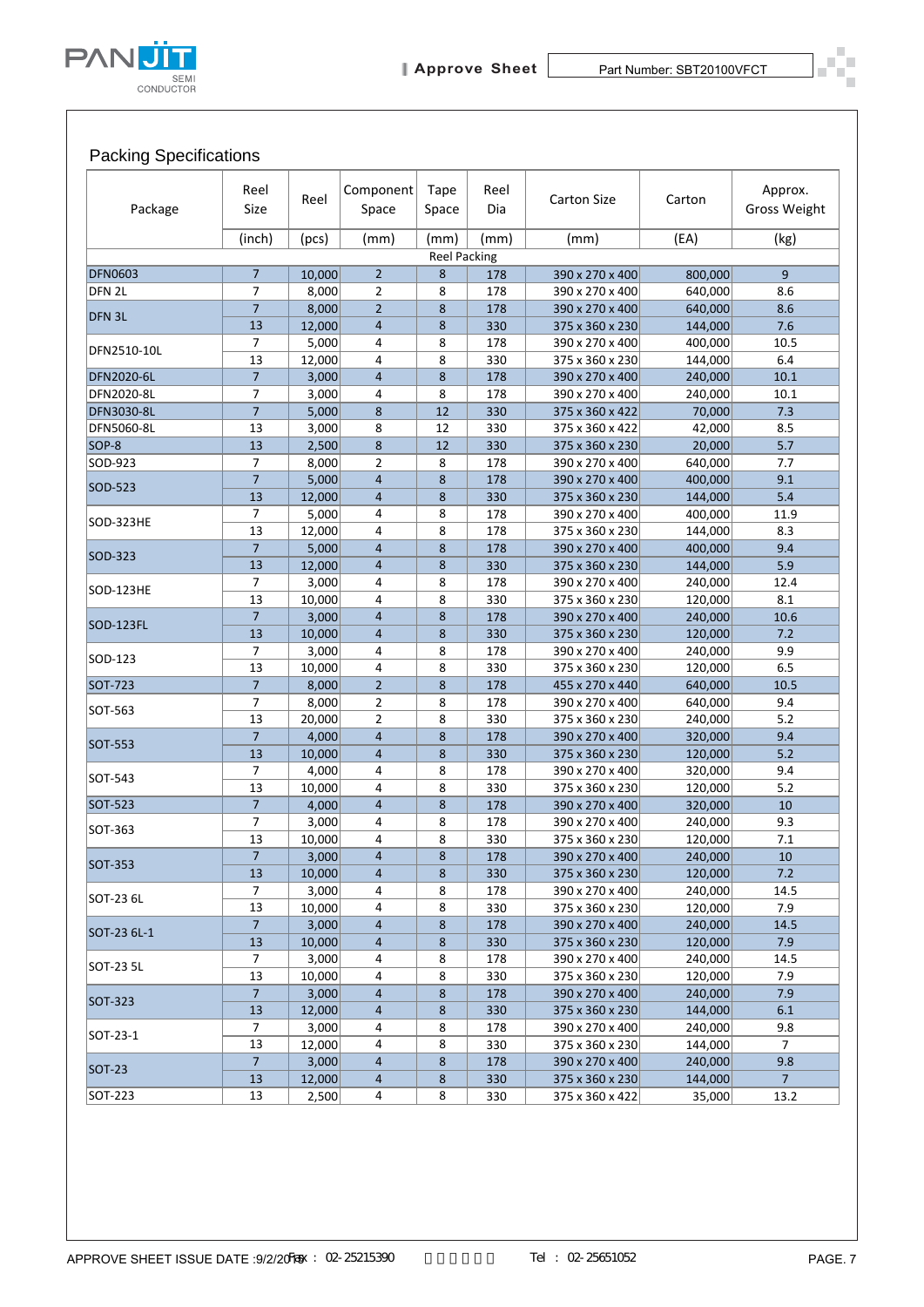

#### Packing Specifications

| Reel<br>Size            | Reel                                                                                                                                                   | Component                                 | Tape                                                                                                                                                                                                                                                                                                                          | Reel<br>Dia                                                                                                                          | <b>Carton Size</b>                                                                                                                                                     | Carton                                                                                                                                                                                                                                                                                                                                                                                                      | Approx.<br><b>Gross Weight</b>                                                                                                                                                                                      |
|-------------------------|--------------------------------------------------------------------------------------------------------------------------------------------------------|-------------------------------------------|-------------------------------------------------------------------------------------------------------------------------------------------------------------------------------------------------------------------------------------------------------------------------------------------------------------------------------|--------------------------------------------------------------------------------------------------------------------------------------|------------------------------------------------------------------------------------------------------------------------------------------------------------------------|-------------------------------------------------------------------------------------------------------------------------------------------------------------------------------------------------------------------------------------------------------------------------------------------------------------------------------------------------------------------------------------------------------------|---------------------------------------------------------------------------------------------------------------------------------------------------------------------------------------------------------------------|
| (inch)                  | (pcs)                                                                                                                                                  | Space<br>(mm)                             | Space<br>(mm)                                                                                                                                                                                                                                                                                                                 | (mm)                                                                                                                                 | (mm)                                                                                                                                                                   | (EA)                                                                                                                                                                                                                                                                                                                                                                                                        | (kg)                                                                                                                                                                                                                |
|                         |                                                                                                                                                        |                                           |                                                                                                                                                                                                                                                                                                                               |                                                                                                                                      |                                                                                                                                                                        |                                                                                                                                                                                                                                                                                                                                                                                                             |                                                                                                                                                                                                                     |
| $\overline{7}$          |                                                                                                                                                        | $\overline{4}$                            |                                                                                                                                                                                                                                                                                                                               | 178                                                                                                                                  |                                                                                                                                                                        |                                                                                                                                                                                                                                                                                                                                                                                                             | 10.9                                                                                                                                                                                                                |
|                         |                                                                                                                                                        |                                           |                                                                                                                                                                                                                                                                                                                               |                                                                                                                                      |                                                                                                                                                                        |                                                                                                                                                                                                                                                                                                                                                                                                             | 17.1<br>9.6                                                                                                                                                                                                         |
| 13                      | 5,000                                                                                                                                                  | 8                                         | 12                                                                                                                                                                                                                                                                                                                            | 330                                                                                                                                  | 375 x 360 x 422                                                                                                                                                        | 80,000                                                                                                                                                                                                                                                                                                                                                                                                      | 15.6                                                                                                                                                                                                                |
| $\overline{7}$          | 1,800                                                                                                                                                  | $\overline{4}$                            | 12                                                                                                                                                                                                                                                                                                                            | 178                                                                                                                                  | 390 x 240 x 420                                                                                                                                                        | 100,800                                                                                                                                                                                                                                                                                                                                                                                                     | 13                                                                                                                                                                                                                  |
| 13                      | 7,500                                                                                                                                                  | $\overline{4}$                            | 12                                                                                                                                                                                                                                                                                                                            | 330                                                                                                                                  | 355 x 355 x 400                                                                                                                                                        | 150,000                                                                                                                                                                                                                                                                                                                                                                                                     | 20.4                                                                                                                                                                                                                |
| 7                       | 1,800                                                                                                                                                  | 4                                         | 12                                                                                                                                                                                                                                                                                                                            | 178                                                                                                                                  | 390 x 240 x 420                                                                                                                                                        | 72,000                                                                                                                                                                                                                                                                                                                                                                                                      | 10                                                                                                                                                                                                                  |
|                         |                                                                                                                                                        |                                           |                                                                                                                                                                                                                                                                                                                               |                                                                                                                                      |                                                                                                                                                                        |                                                                                                                                                                                                                                                                                                                                                                                                             | 17.4<br>6.5                                                                                                                                                                                                         |
|                         |                                                                                                                                                        |                                           | 12                                                                                                                                                                                                                                                                                                                            |                                                                                                                                      |                                                                                                                                                                        |                                                                                                                                                                                                                                                                                                                                                                                                             | 13.2                                                                                                                                                                                                                |
| $\overline{7}$          | 500                                                                                                                                                    | 8                                         | 16                                                                                                                                                                                                                                                                                                                            | 178                                                                                                                                  | 390 x 240 x 420                                                                                                                                                        | 15,000                                                                                                                                                                                                                                                                                                                                                                                                      | 8.4                                                                                                                                                                                                                 |
| 13                      | 3,000                                                                                                                                                  | 8                                         | 16                                                                                                                                                                                                                                                                                                                            | 330                                                                                                                                  | 375 x 360 x 390                                                                                                                                                        | 42,000                                                                                                                                                                                                                                                                                                                                                                                                      | 18                                                                                                                                                                                                                  |
|                         | 5,000                                                                                                                                                  |                                           |                                                                                                                                                                                                                                                                                                                               |                                                                                                                                      | 340 x 340 x 410                                                                                                                                                        | 25,000                                                                                                                                                                                                                                                                                                                                                                                                      | 7.8                                                                                                                                                                                                                 |
|                         |                                                                                                                                                        |                                           |                                                                                                                                                                                                                                                                                                                               |                                                                                                                                      |                                                                                                                                                                        |                                                                                                                                                                                                                                                                                                                                                                                                             | 7.79                                                                                                                                                                                                                |
|                         |                                                                                                                                                        |                                           |                                                                                                                                                                                                                                                                                                                               |                                                                                                                                      |                                                                                                                                                                        |                                                                                                                                                                                                                                                                                                                                                                                                             | 11.1<br>11.4                                                                                                                                                                                                        |
|                         |                                                                                                                                                        |                                           |                                                                                                                                                                                                                                                                                                                               |                                                                                                                                      |                                                                                                                                                                        |                                                                                                                                                                                                                                                                                                                                                                                                             | 9.2                                                                                                                                                                                                                 |
| 13                      |                                                                                                                                                        | 10                                        | 52                                                                                                                                                                                                                                                                                                                            | 330                                                                                                                                  | 340 x 340 x 410                                                                                                                                                        |                                                                                                                                                                                                                                                                                                                                                                                                             | 9.2                                                                                                                                                                                                                 |
| 13                      | 800                                                                                                                                                    | 10                                        | 52                                                                                                                                                                                                                                                                                                                            | 330                                                                                                                                  | 340 x 340 x 410                                                                                                                                                        | 4,000                                                                                                                                                                                                                                                                                                                                                                                                       | 9.9                                                                                                                                                                                                                 |
| 15                      | 10,000                                                                                                                                                 | 5                                         | 52                                                                                                                                                                                                                                                                                                                            | 360                                                                                                                                  | 360 x 360 x 395                                                                                                                                                        | 50,000                                                                                                                                                                                                                                                                                                                                                                                                      | 10.1                                                                                                                                                                                                                |
|                         |                                                                                                                                                        |                                           |                                                                                                                                                                                                                                                                                                                               |                                                                                                                                      | 360 x 360 x 395                                                                                                                                                        | 50,000                                                                                                                                                                                                                                                                                                                                                                                                      | 11.2                                                                                                                                                                                                                |
|                         |                                                                                                                                                        |                                           |                                                                                                                                                                                                                                                                                                                               |                                                                                                                                      |                                                                                                                                                                        |                                                                                                                                                                                                                                                                                                                                                                                                             | 10.9<br>9.3                                                                                                                                                                                                         |
|                         |                                                                                                                                                        |                                           |                                                                                                                                                                                                                                                                                                                               |                                                                                                                                      |                                                                                                                                                                        |                                                                                                                                                                                                                                                                                                                                                                                                             | 11.5                                                                                                                                                                                                                |
| 7                       |                                                                                                                                                        | 4                                         | $\overline{a}$                                                                                                                                                                                                                                                                                                                |                                                                                                                                      |                                                                                                                                                                        |                                                                                                                                                                                                                                                                                                                                                                                                             | 13.3                                                                                                                                                                                                                |
| 13                      | 10,000                                                                                                                                                 | 4                                         | $\overline{a}$                                                                                                                                                                                                                                                                                                                | 330                                                                                                                                  |                                                                                                                                                                        | 200,000                                                                                                                                                                                                                                                                                                                                                                                                     | 14.9                                                                                                                                                                                                                |
| $\overline{\mathbf{7}}$ |                                                                                                                                                        | $\overline{4}$                            |                                                                                                                                                                                                                                                                                                                               | 178                                                                                                                                  | 385 x 380 x 260                                                                                                                                                        | 200,000                                                                                                                                                                                                                                                                                                                                                                                                     | 12.7                                                                                                                                                                                                                |
| 13                      | 10,000                                                                                                                                                 | 4                                         | $\overline{\phantom{a}}$                                                                                                                                                                                                                                                                                                      | 330                                                                                                                                  | 360 x 360 x 395                                                                                                                                                        | 200,000                                                                                                                                                                                                                                                                                                                                                                                                     | 14.6                                                                                                                                                                                                                |
|                         |                                                                                                                                                        | 4                                         | $\overline{\phantom{a}}$                                                                                                                                                                                                                                                                                                      |                                                                                                                                      |                                                                                                                                                                        |                                                                                                                                                                                                                                                                                                                                                                                                             | 18.3                                                                                                                                                                                                                |
|                         |                                                                                                                                                        |                                           | $\overline{\phantom{a}}$                                                                                                                                                                                                                                                                                                      |                                                                                                                                      |                                                                                                                                                                        |                                                                                                                                                                                                                                                                                                                                                                                                             | 23.5                                                                                                                                                                                                                |
|                         |                                                                                                                                                        |                                           |                                                                                                                                                                                                                                                                                                                               |                                                                                                                                      |                                                                                                                                                                        |                                                                                                                                                                                                                                                                                                                                                                                                             | 14.7<br>9.5                                                                                                                                                                                                         |
| 13                      |                                                                                                                                                        | 8                                         | 12                                                                                                                                                                                                                                                                                                                            | 330                                                                                                                                  | 375 x 360 x 422                                                                                                                                                        | 64,000                                                                                                                                                                                                                                                                                                                                                                                                      | 17                                                                                                                                                                                                                  |
| 13                      |                                                                                                                                                        | 12                                        | 16                                                                                                                                                                                                                                                                                                                            | 330                                                                                                                                  | 375 x 360 x 390                                                                                                                                                        | 21,000                                                                                                                                                                                                                                                                                                                                                                                                      | 14.3                                                                                                                                                                                                                |
| 13                      |                                                                                                                                                        | 8                                         | 12                                                                                                                                                                                                                                                                                                                            | 330                                                                                                                                  | 375 x 360 x 422                                                                                                                                                        | 80,000                                                                                                                                                                                                                                                                                                                                                                                                      | 20.6                                                                                                                                                                                                                |
| 13                      |                                                                                                                                                        | 8                                         | 12                                                                                                                                                                                                                                                                                                                            | 330                                                                                                                                  | 375 x 360 x 390                                                                                                                                                        | 80,000                                                                                                                                                                                                                                                                                                                                                                                                      | 21.8                                                                                                                                                                                                                |
|                         |                                                                                                                                                        | 8                                         | 16                                                                                                                                                                                                                                                                                                                            |                                                                                                                                      |                                                                                                                                                                        |                                                                                                                                                                                                                                                                                                                                                                                                             | 18.8                                                                                                                                                                                                                |
| 13                      | 800                                                                                                                                                    | 16                                        | 24                                                                                                                                                                                                                                                                                                                            | 330                                                                                                                                  | 375 x 360 x 422                                                                                                                                                        | 6,400                                                                                                                                                                                                                                                                                                                                                                                                       | 18.8<br>14.5                                                                                                                                                                                                        |
|                         | 13<br>7<br>13<br>$\overline{7}$<br>13<br>13<br>13<br>13<br>13<br>13<br>15<br>15<br>$\overline{7}$<br>13<br>7<br>13<br>13<br>$\overline{7}$<br>13<br>13 | 10,000<br>500<br>3,000<br>5,000<br>10,000 | 3,000<br>$\overline{4}$<br>1,500<br>8<br>4<br>7,500<br>$\bf 8$<br>$\bf 8$<br>5<br>5<br>5<br>5,000<br>5<br>4,000<br>10<br>1,250<br>1,250<br>5<br>5<br>5,000<br>2,500<br>4<br>10,000<br>4<br>2,500<br>2,500<br>1,500<br>5,000<br>4<br>8<br>3,000<br>8<br>1,000<br>4,000<br>1,500<br>5,000<br>5,000<br>3,000<br>$\bf 8$<br>3,000 | 12<br>12<br>12<br>12<br>12<br>52<br>52<br>52<br>52<br>52<br>52<br>52<br>$\blacksquare$<br>$\overline{\phantom{a}}$<br>12<br>12<br>16 | <b>Reel Packing</b><br>330<br>178<br>330<br>178<br>330<br>330<br>330<br>330<br>330<br>330<br>360<br>360<br>178<br>330<br>178<br>178<br>330<br>330<br>178<br>330<br>330 | 390 x 240 x 420<br>375 x 360 x 422<br>390 x 240 x 420<br>375 x 360 x 390<br>390 x 240 x 420<br>375 x 360 x 390<br>340 x 340 x 410<br>340 x 340 x 410<br>340 x 340 x 410<br>340 x 340 x 410<br>360 x 360 x 395<br>385 x 380 x 260<br>360 x 360 x 395<br>385 x 380 x 260<br>360 x 360 x 395<br>385 x 380 x 260<br>360 x 360 x 395<br>375 x 360 x 390<br>390 x 240 x 420<br>375 x 360 x 422<br>375 x 360 x 422 | 120,000<br>160,000<br>60,000<br>120,000<br>20,000<br>48,000<br>25,000<br>25,000<br>20,000<br>6,250<br>6,250<br>25,000<br>200,000<br>200,000<br>200,000<br>84,000<br>100,000<br>48,000<br>40,000<br>42,000<br>42,000 |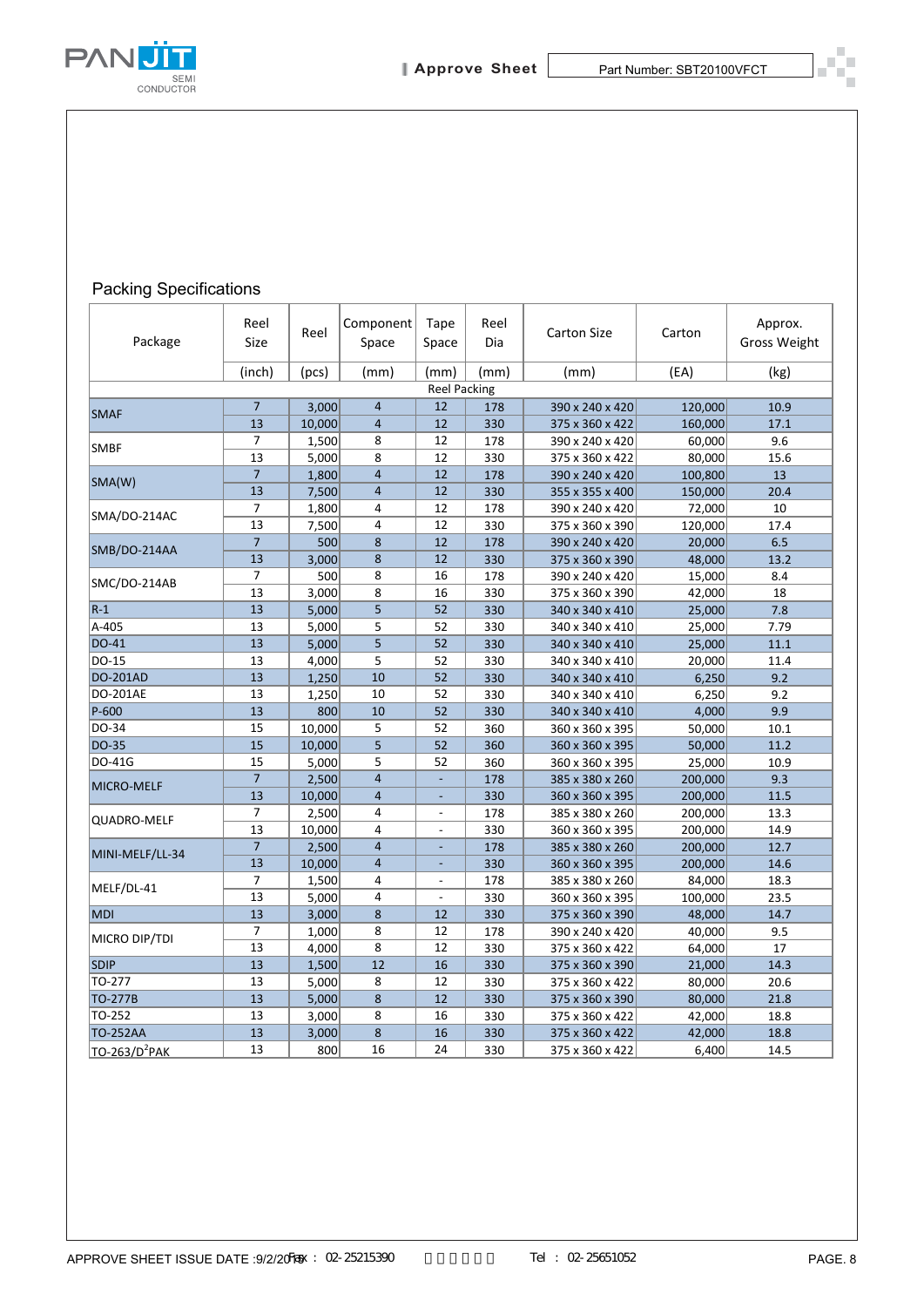

### Packing Specifications

| Package                                                                                    | Inner Box Size                   |                          | Box                          |                 | <b>Carton Size</b>                 | Carton            | Approx.<br>Gross Weight |
|--------------------------------------------------------------------------------------------|----------------------------------|--------------------------|------------------------------|-----------------|------------------------------------|-------------------|-------------------------|
|                                                                                            | (mm)                             |                          | (EA)                         |                 | (mm)                               | (EA)              | (kg)                    |
| $R-1$                                                                                      | 198 x 84 x 20                    |                          | <b>Bulk Packing</b><br>1,000 |                 |                                    | 50,000            | 12.7                    |
| A-405                                                                                      | 198 x 84 x 20                    |                          | 1,000                        |                 | 459 x 214 x 256<br>459 x 214 x 256 | 50,000            | 12.7                    |
| DO-41                                                                                      | 198 x 84 x 20                    |                          | 1,000                        |                 | 459 x 214 x 256                    | 50,000            | 19.3                    |
| DO-15                                                                                      | 200 x 85 x 25                    |                          | 1,000                        |                 | 459 x 214 x 256                    | 40,000            | 20.7                    |
| <b>DO-201AD</b>                                                                            | 200 x 85 x 40                    |                          | 500                          |                 | 459 x 214 x 256                    | 12,500            | 16                      |
| DO-201AE                                                                                   | 200 x 85 x 40                    |                          | 500                          |                 | 459 x 214 x 256                    | 12,500            | 16                      |
| P-600                                                                                      | 208 x 82 x 40                    |                          | 100                          |                 | 459 x 214 x 256                    | 2,500             | 11.3                    |
| DO-34                                                                                      | 240 x 100 x 90                   |                          | 2,000                        |                 | 406 x 335 x 257                    | 120,000           | 14.5                    |
| DO-35                                                                                      | 240 x 100 x 90                   |                          | 2,000<br>1,000               |                 | 406 x 335 x 257                    | 120,000           | 17.1                    |
| DO-41G<br><b>TO-220AC</b>                                                                  | 240 x 100 x 90<br>540 x 145 x 85 |                          | 2,000                        |                 | 406 x 335 x 257<br>555 x 306 x 200 | 60,000<br>8,000   | 18.5<br>22.9            |
| ITO-220AC                                                                                  | 540 x 145 x 85                   |                          | 2,000                        |                 | 555 x 306 x 200                    | 8,000             | 20.5                    |
| <b>TO-220AB</b>                                                                            | 540 x 145 x 85                   |                          | 2,000                        |                 | 555 x 306 x 200                    | 8,000             | 22.9                    |
| ITO-220AB                                                                                  | 540 x 145 x 85                   | 2,000                    |                              | 555 x 306 x 200 | 8,000                              | 20.5              |                         |
| ITO-220AB-F                                                                                | 540 x 145 x 85                   | 2,000                    |                              | 555 x 306 x 200 | 8,000                              | 20.5              |                         |
| TO-251AA                                                                                   | 555 x 145 x 95                   | 8,400                    |                              |                 | 580 x 310 x 220                    | 33,600            | 22                      |
| TO-251AB                                                                                   | 555 x 145 x 95                   | 8,400                    |                              |                 | 580 x 310 x 220                    | 33,600            | 22                      |
| TO-92                                                                                      | 188 x 188 x 67                   | 5,000                    |                              |                 | 390 x 420 x 240                    | 50,000            | 13                      |
| TO-3PN<br>TO-3PL                                                                           |                                  | L,<br>$\overline{a}$     |                              |                 | 600 x 185 x 230<br>530 x 255 x 110 | 1,800<br>1,500    | 16.4<br>12.2            |
| TO-3P/TO-247AD                                                                             |                                  | $\overline{a}$           |                              |                 | 530 x 243 x 100                    | 1,500             | 13.9                    |
| TO-3PS/TO-247S                                                                             |                                  | $\overline{\phantom{a}}$ |                              |                 | 511 x 243 x 107                    | 1,500             | 12.2                    |
| <b>DIP</b>                                                                                 |                                  |                          |                              | 459 x 214 x 256 | 12,000                             | 6.5               |                         |
| <b>SDIP</b>                                                                                |                                  |                          |                              |                 | 459 x 214 x 256                    | 24,000            | 15.7                    |
| Package                                                                                    | Inner Box Size                   | Ammo                     | Component<br>Space           | Tape<br>Space   | Carton Size                        | Carton            | Appox.<br>Gross Weight  |
|                                                                                            | (mm)                             | (pcs)                    | (mm)                         | (mm)            | (mm)                               | (EA)              | (kg)                    |
|                                                                                            |                                  |                          | <b>Ammunition Packing</b>    |                 |                                    |                   |                         |
|                                                                                            | 255 x 47 x 73                    | 3,000                    | 5                            | 26              | 310 x 268 x 170                    | 36,000            | 6.3                     |
|                                                                                            |                                  | 3,000                    | 5                            | 52              | 310 x 268 x 170                    | 24,000<br>40,000  | 6.3                     |
|                                                                                            | 255 x 73 x 73                    |                          |                              |                 |                                    |                   | 10.3                    |
|                                                                                            | 255 x 73 x 122                   | 5,000                    | 5                            | 52              | 339 x 276 x 274                    |                   |                         |
|                                                                                            | 255 x 47 x 150                   | 5,000                    | 5                            | 26              | 339 x 276 x 330                    | 60,000            | 12.4                    |
|                                                                                            | 255 x 75 x 150<br>255 x 75 x 150 | 5,000<br>5,000           | 5<br>5                       | 52<br>52        | 339 x 276 x 330<br>339 x 276 x 330 | 40,000<br>40,000  | 16<br>15.9              |
|                                                                                            | 255 x 73 x 90                    | 3,000                    | 5                            | 52              | 333 x 281 x 218                    | 24,000            | 8.9                     |
|                                                                                            | 255 x 75 x 150                   | 3,000                    | 5                            | 52              | 339 x 276 x 330                    | 24,000            | 13.3                    |
|                                                                                            | 255 x 47 x 122                   | 1,250                    | 10                           | 52              | 339 x 276 x 330                    | 10,000            | 13.4                    |
|                                                                                            | 255 x 47 x 122                   | 1,250                    | 10                           | 52              | 339 x 276 x 330                    | 10,000            | 13.4                    |
|                                                                                            | 255 x 47 x 122                   | 400                      | 10                           | 52              | 339 x 276 x 330                    | 3,200             | 8.1                     |
|                                                                                            | 248 x 80 x 48                    | 5,000                    | 5                            | 26              | 406 x 335 x 257                    | 150,000           | 14.5                    |
|                                                                                            | 248 x 80 x 75                    | 5,000                    | 5                            | 52              | 406 x 335 x 257                    | 100,000           | 12.7                    |
| $R-1$<br>A-405<br>DO-41<br>DO-15<br><b>DO-201AD</b><br>DO-201AE<br>P-600<br>DO-34<br>DO-35 | 248 x 80 x 48                    | 5,000                    | 5                            | 26              | 406 x 335 x 257                    | 150,000           | 16.7                    |
| DO-41G                                                                                     | 248 x 80 x 75<br>248 x 80 x 48   | 5,000<br>2,500           | 5<br>5                       | 52<br>26        | 406 x 335 x 257<br>406 x 335 x 257 | 100,000<br>75,000 | 15.2<br>17.1            |

| Package                   | Inner Box Size            | Ammo  | Component<br>Space | Tape<br>Space | <b>Carton Size</b> | Carton  | Appox.<br><b>Gross Weight</b> |
|---------------------------|---------------------------|-------|--------------------|---------------|--------------------|---------|-------------------------------|
|                           | (mm)                      | (pcs) | (mm)               | (mm)          | (mm)               | (EA)    | (kg)                          |
| <b>Ammunition Packing</b> |                           |       |                    |               |                    |         |                               |
|                           | $255 \times 47 \times 73$ | 3,000 | 5                  | 26            | 310 x 268 x 170    | 36,000  | 6.3                           |
| $ R-1 $                   | 255 x 73 x 73             | 3,000 | 5                  | 52            | 310 x 268 x 170    | 24,000  | 6.3                           |
|                           | 255 x 73 x 122            | 5,000 | 5                  | 52            | 339 x 276 x 274    | 40,000  | 10.3                          |
| A-405                     | 255 x 47 x 150            | 5,000 | 5                  | 26            | 339 x 276 x 330    | 60,000  | 12.4                          |
|                           | 255 x 75 x 150            | 5,000 | 5                  | 52            | 339 x 276 x 330    | 40,000  | 16                            |
| DO-41                     | 255 x 75 x 150            | 5,000 | 5                  | 52            | 339 x 276 x 330    | 40,000  | 15.9                          |
|                           | 255 x 73 x 90             | 3,000 | 5                  | 52            | 333 x 281 x 218    | 24,000  | 8.9                           |
| DO-15                     | 255 x 75 x 150            | 3,000 | 5                  | 52            | 339 x 276 x 330    | 24,000  | 13.3                          |
| <b>DO-201AD</b>           | 255 x 47 x 122            | 1,250 | 10                 | 52            | 339 x 276 x 330    | 10,000  | 13.4                          |
| <b>DO-201AE</b>           | 255 x 47 x 122            | 1,250 | 10                 | 52            | 339 x 276 x 330    | 10,000  | 13.4                          |
| P-600                     | 255 x 47 x 122            | 400   | 10                 | 52            | 339 x 276 x 330    | 3,200   | 8.1                           |
| DO-34                     | 248 x 80 x 48             | 5,000 | 5                  | 26            | 406 x 335 x 257    | 150,000 | 14.5                          |
|                           | 248 x 80 x 75             | 5,000 | 5                  | 52            | 406 x 335 x 257    | 100,000 | 12.7                          |
| DO-35                     | 248 x 80 x 48             | 5,000 | 5                  | 26            | 406 x 335 x 257    | 150,000 | 16.7                          |
|                           | 248 x 80 x 75             | 5,000 | 5                  | 52            | 406 x 335 x 257    | 100,000 | 15.2                          |
| <b>DO-41G</b>             | 248 x 80 x 48             | 2,500 | 5                  | 26            | 406 x 335 x 257    | 75,000  | 17.1                          |
|                           | 248 x 80 x 75             | 2,500 | 5                  | 52            | 406 x 335 x 257    | 50,000  | 15.6                          |